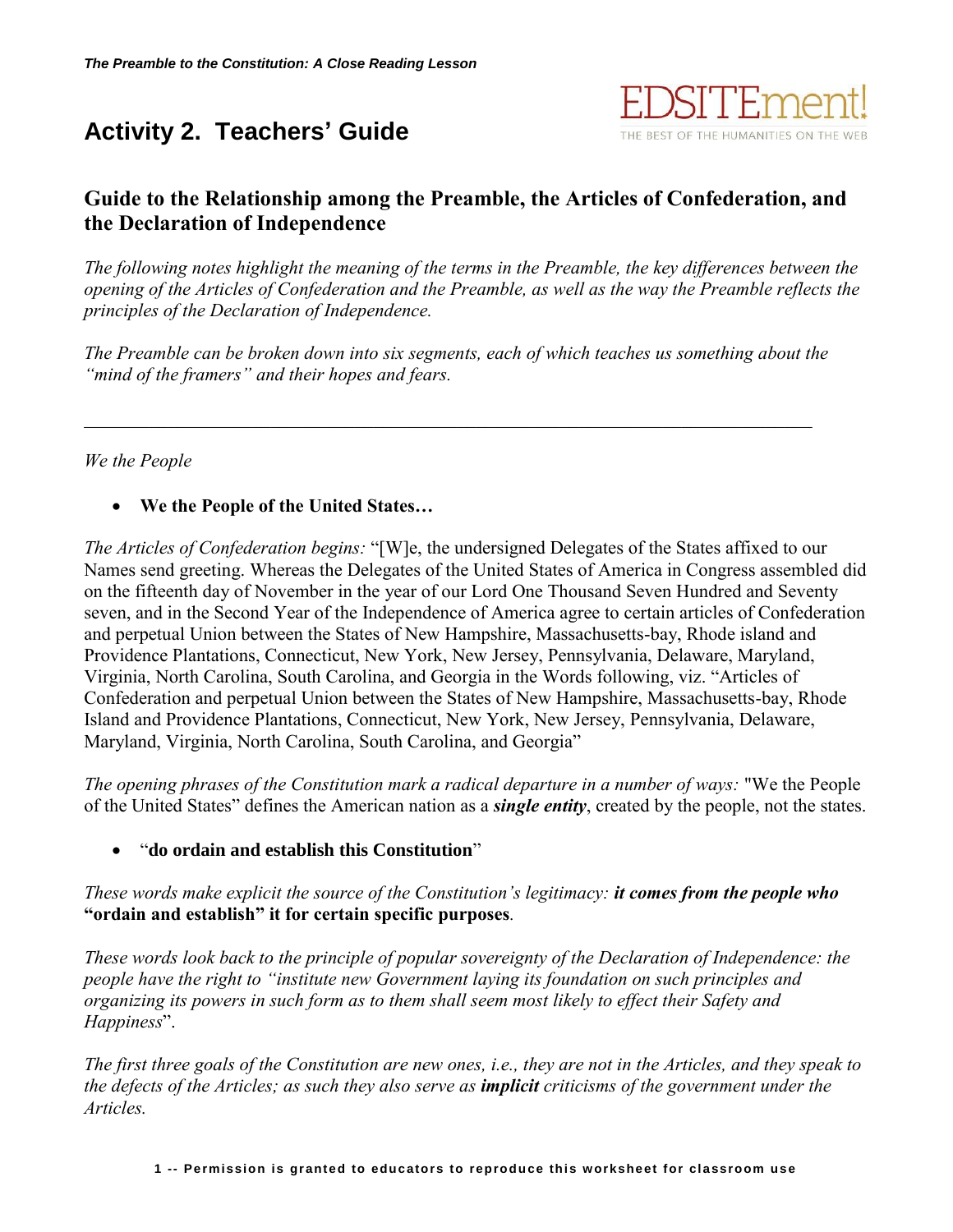#### *The Preamble to the Constitution: A Close Reading Lesson*

# **In Order to Form a More Perfect Union**

*In the* Articles of Confederation, *the individual states join in* "a firm league of friendship, for their common defense, the security of their liberties, and their mutual and general welfare" *and bound themselves to assist one another* "against all force offered to, or attacks made upon them, or any of them, on account of religion, sovereignty, trade, or any other pretence whatever." *The agreement was among the states, not people. The states create the government and, as creators, are superior to it.* 

*The phrase* "more Perfect" *in the Preamble means better and stronger in a particular way. James Madison understood that the* "the central government [under the Articles] …had insufficient power to regulate commerce. It could not tax and was generally impotent in setting commercial policy. It could not effectively support a war effort. It had little power to settle quarrels between states." *While the Confederation was a* "league" *of 13 sovereign states, the Constitution provides for a new* "form" *of government, a* "more perfect Union" *in which the states surrender a portion of their sovereign power to the national government for certain explicit purposes.* 

**Establish Justice\* (Articles III & VI)**

# *\*Justice can mean both the legal system as a whole and the abstract idea of fairness.*

*This phrase seems to imply that justice does not existed under the Articles. While there is some exaggeration here, James Madison, George Washington, Alexander Hamilton, and many other framers thought that the states had run amok under the Articles and had trampled on individual liberties in a variety of way. The solution proposed was twofold: the establishment of an <i>independent* Supreme Court *and the provision for a federal judiciary superior to those of the states (Article III); and outright prohibition of egregious state practices (Article I, Section 10).* 

*Finally, Article VI makes* "This Constitution, and the Laws of the United States which shall be made in Pursuance thereof; and all Treaties made, or which shall be made, under the Authority of the United States… **the supreme Law of the Land;** and the Judges in every State shall be bound thereby, **any Thing in the Constitution or Laws of any State to the Contrary notwithstanding**."

# **Insure Domestic Tranquility**

*Shays Rebellion in Massachusetts (1786–1787) was very much in the mind of the framers as well as the*  long standing habit of Americans to take up arms against unpopular government measures. Here there *is an interesting comparison to be made with the language of the Declaration. After stating in that document that the people have the right to alter or abolish government, the Declaration qualifies this right in the following way:*

"Prudence, indeed, will dictate that Governments long established should not be changed for light and transient causes; and accordingly all experience hath shewn, that mankind are more disposed to suffer, while evils are sufferable, than to right themselves by abolishing the forms to which they are accustomed. But when a long train of abuses and usurpations, pursuing invariably the same Object evinces a design to reduce them under absolute Despotism, it is their right, it is their duty, to throw off such Government, and to provide new Guards for their future security."

*The remaining three goals are, with some variation, to be found in the Articles.*